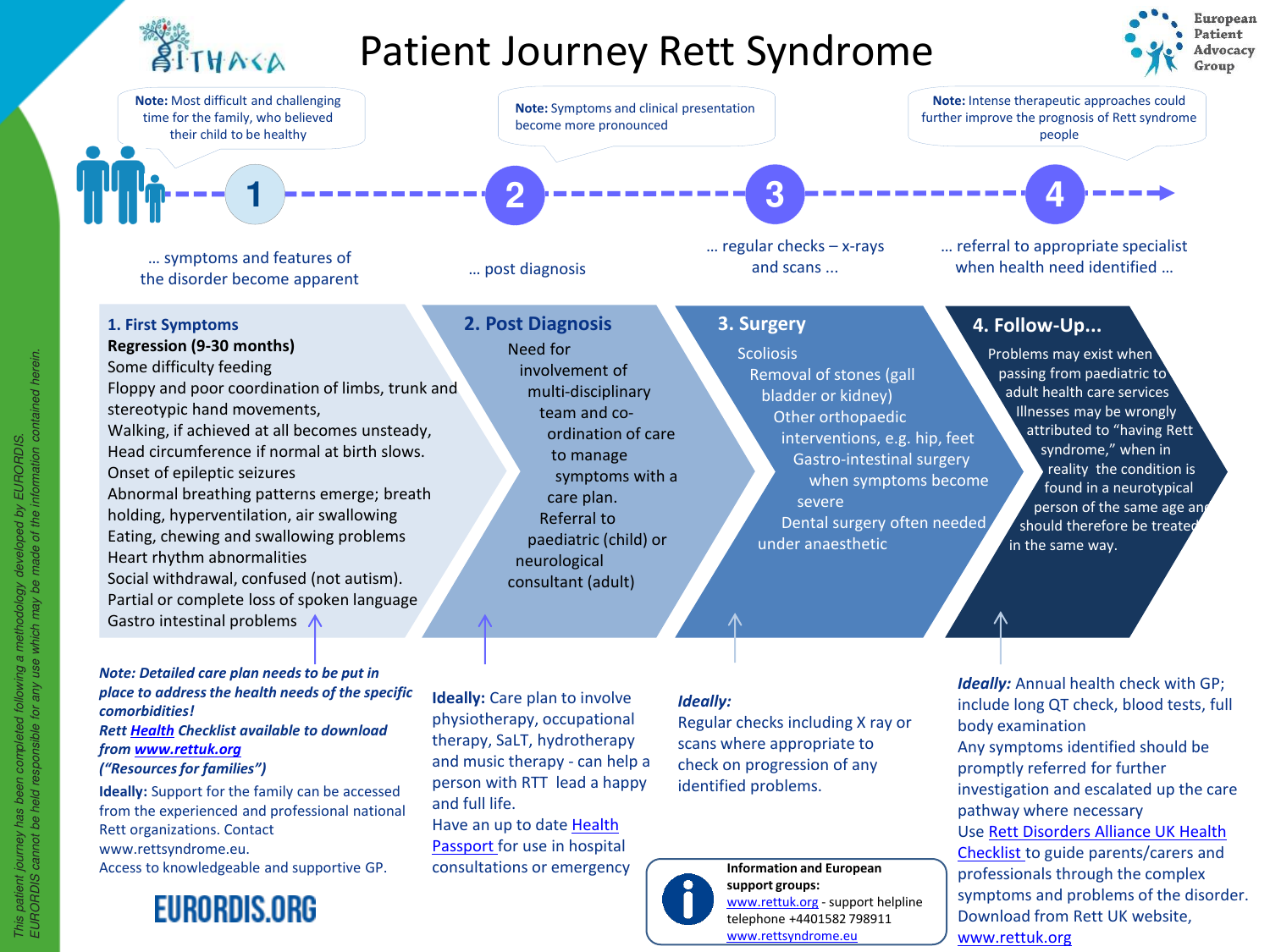# **ATTHAKA Patient Journey Williams Syndrome**





**groups:** 

[www.eurowilliams.org](http://www.eurowilliams.org/)

(e.g.: in a resource centre)

**EURORDIS.ORG**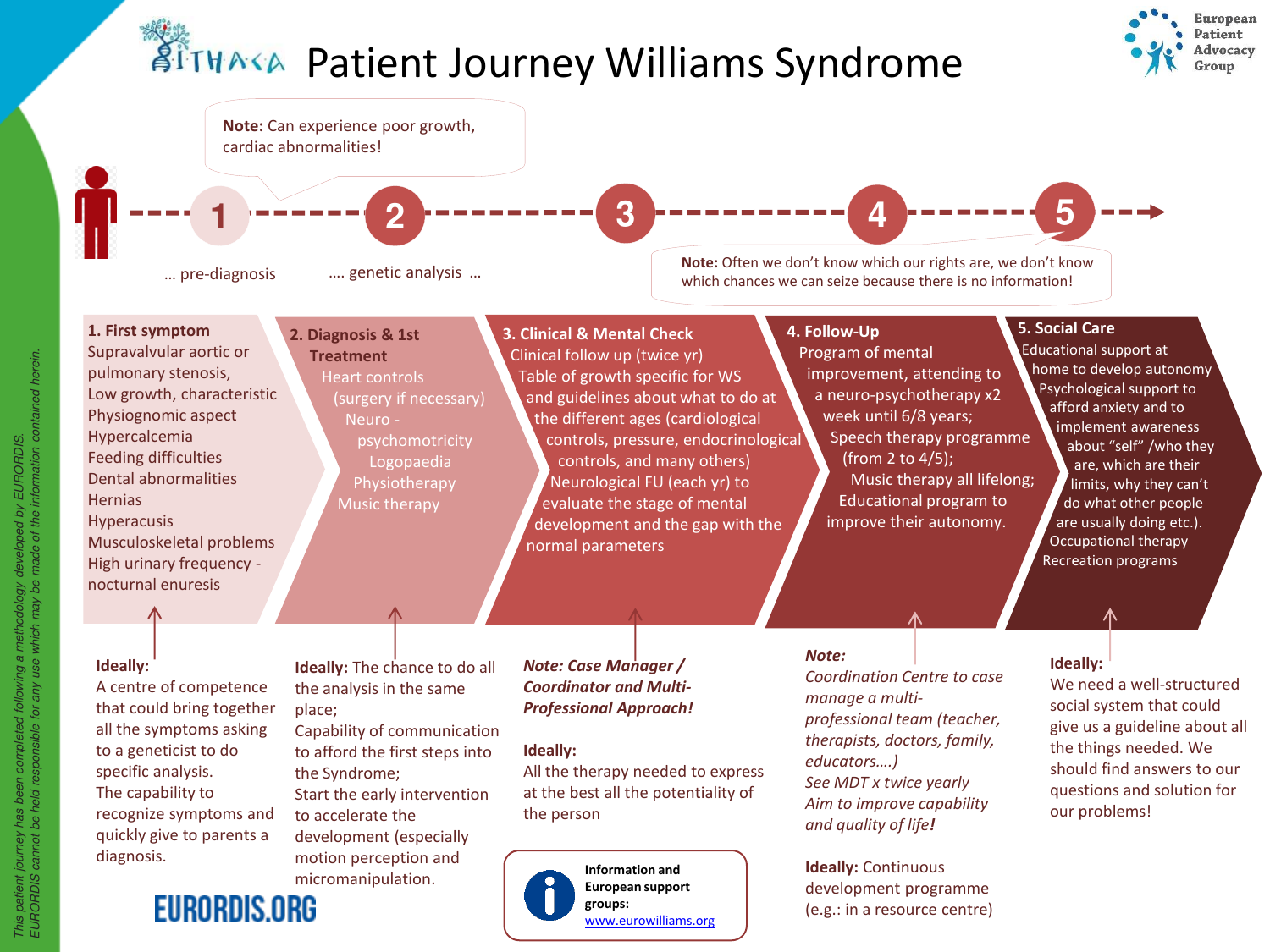## **ATTHAKA Patient Journey Prader Willi Syndrome**

Independent life skills

**EURORDIS.ORG** 





[www.apwromania.ro](http://www.apwromania.ro/)

not have the strength.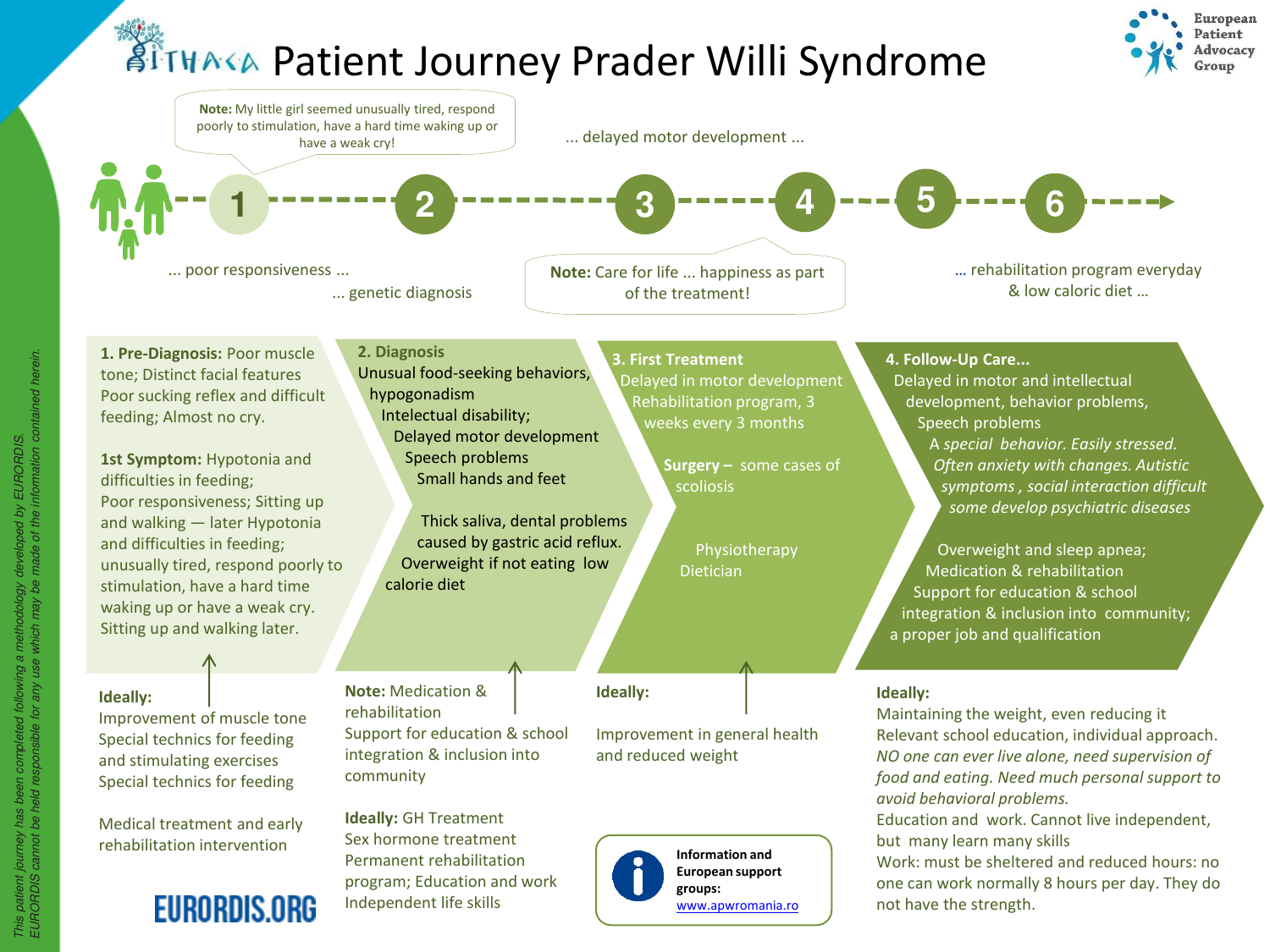

## Patient Journey Spina Bifida







**Information and European support groups:**  <https://www.ifglobal.org/>